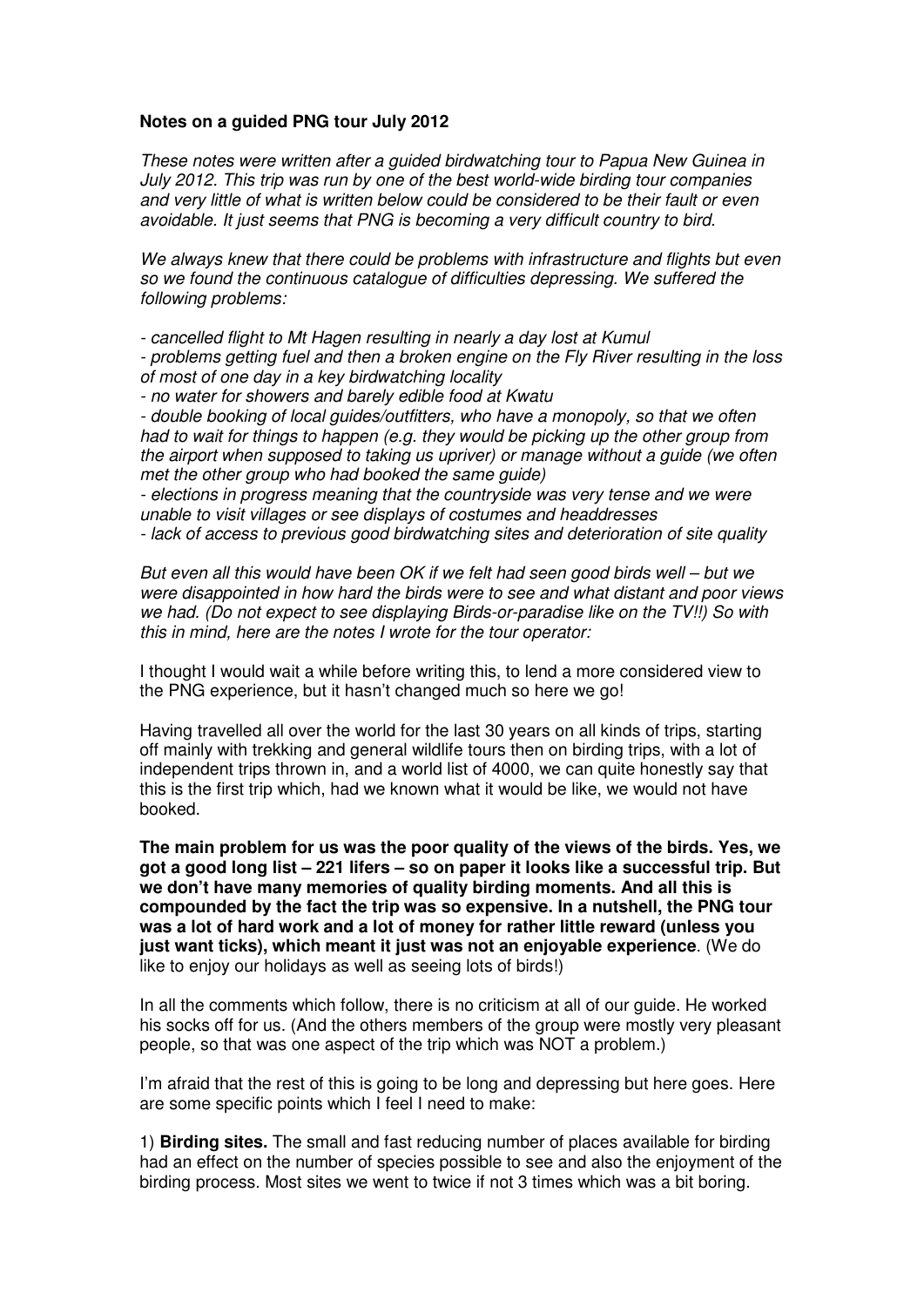Examples of this "site reduction" were the mangroves where the LNG plant is now being built, the Lesser Bird of Paradise site where the road is now impassable, the Flame Bowerbird bower (not accessible due to tribal disputes) and the upper pipeline at Dablin Creek (not accessible due to "works"). And the sites themselves were deteriorating in quality – at Dablin Creek the forest had been felled and the road at Tari is now very busy with heavy lorries making it unpleasant and presumably also affecting the birding.

2) **Birds-of-paradise.** Our views of birds-of-paradise were frankly very disappointing. A typical view was a dull female in a heavily leaved tree in the half light! There were exceptions – the two Astrapias were seen well, also the Brown Sicklebill, Short-tailed Paradigalla and the King of Saxony (but only the latter in display). The Greaters were just so frustrating – displaying well on the first drizzly visit but impossible to see through steamed up optics and through the trees, and on the second visit they hardly displayed. The Raggianas were a huge disappointment, not displaying at all and very hard to see in the tall trees. I thought they were a dead cert.! Twelve-wired was in distant mist and only there for a short while (plus a distant juvenile). Black Sicklebill was very, very distant. Blue was distant and impossible to pick out any colour (it looked like a crow with a frill on the bottom to me!) and the Superbs were distant but in silhouette and as soon as the light improved they disappeared. For Magnificent and the two Parotias we only saw females. The Manucodes on distant twigs just looked like small crows. I did get a really good 3 second view of the King BOP, and it was close – probably the best of all for me.

For most of these sightings a telescope was essential, and very few of the birds were displaying, which was disappointing.

3) **Distant and poor views.** Views of birds were often very distant, against the light, in poor light and fleeting – often all four! We hardly ever saw a bird less than 20 metres away and often they were 100 metres (sometimes much more) and a scope view was essential if you have not-so-good eyesight. I did find identifying dull honeyeaters at 100 metres daunting.

The birds also did not hang around for very long – and indeed often just flew through. It seems to me that this was because we were trying to find true forest birds in clearings where they would not normally be – they either just flew over, or passed through quickly, perching on distant exposed branches and soon shooting off into the forest. Dablin Creek, Ok Menga and Boystown Road are examples of this. Of course, finding forest birds in forest is even more difficult – in any other country the answer would be a canopy tower or walkway. (From our own experience we know that forest birding is always difficult, but somehow in PNG it was particularly so)

Even outside the forest, the Salvadori's Teal was a tiny dot on the water and the Grand Munia was an even tinier dot on the distant hillside!

Many of the birds were only seen in half-light and/or against the sky. Parrots fly from roosting to feeding areas in the early morning and many birds-of-paradise seem only to be active then so there is no solution to this, but it did mean that the first morning at Boystown Road resulted in very few tickable birds even though we had technically seen plenty.

In summary, I think I can count on the fingers of one hand (maybe two) the birds for which we had clear, well-lit and close-ish views – the sort of thing you can get in Australia and the UK. Perhaps that is why we were all so gob-smacked by the Wattled Ploughbill – it did fit all the above criteria and hence became bird-of-the–trip!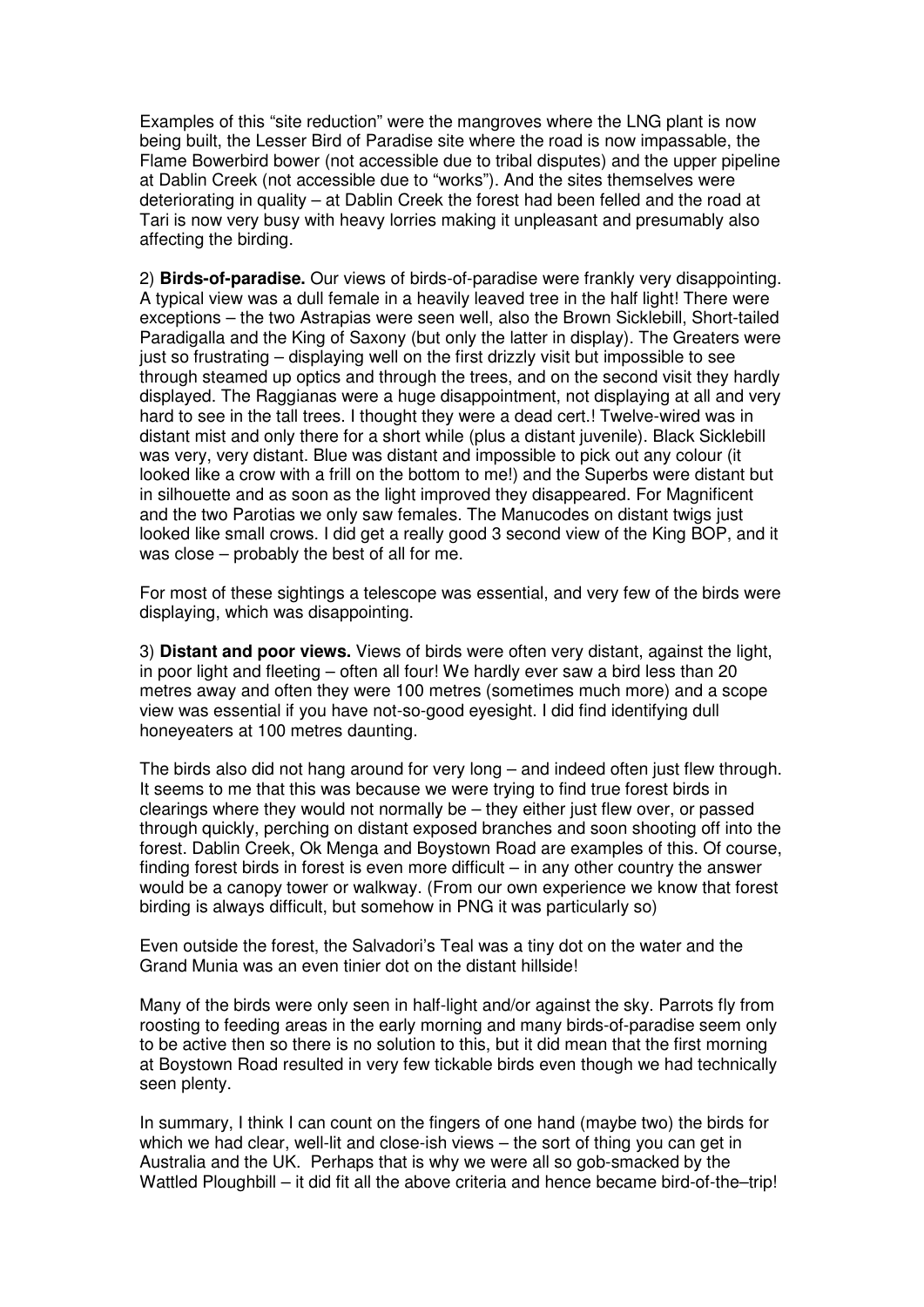With hard work from our guide, and better weather, we eventually improved on most of our poor views but it was all a bit of a struggle.

4) **Hard birds.** Yes I know the notes say that birding in PNG is hard, but until you have been there you don't realise how hard! All the above comments about poor views contribute to this and of course all the calling out you have to do. I think we tried for the Chestnut-backed Jewel Babbler 15 times??? Even things like Robins and Whistlers have to be coaxed out, often not successfully. In a nutshell, most birds are either very distant or have to be called out.

Gardens and open spots such as the Ok Menga teal site disappointingly had very few birds – I spent two hours in the late afternoon in the garden at Ambua and saw only two sorts of Honeyeater, a Brahminy Kite and, bizarrely, a New Guinea Eagle.

In fact, I was generally surprised how few birds there were just "around", without being called out. We came across very few flocks and Varirata seemed very quiet indeed. Only at PAU and in the schlerophyll woodlands outside Varirata did we come across reasonable numbers of birds – and of course both are not forest habitat.

Interesting that we had also assumed that "the birding is hard" meant that a lot of physical effort would be required and I was resigned to the fact that I would not be able to get to some of the difficult areas. What it actually means is that you need to be prepared to stand in one place for a very long time and spend long hours in the field.

5) **Scope.** A scope was absolutely essential and we'd have brought ours if we had known. We were very lucky that David had a scope and was very good at finding birds. If all 9 of us had used one scope it would have been awful – more people would have missed birds. And a proper scope discipline was definitely needed.

6) **Price.** All the above would not have been so bad it we had not been paying so much! We are absolutely not the sort of people who carry on all the time about being ripped-off but in this case we would have had good reason!

The behaviour of the local operators – taking large sums of money then doublebooking - was unscrupulous and dishonest. The service they provided was poor and the sums of money involved are huge by average PNG income standards. I really do not think that birding tour operators should condone this behaviour by carrying on using them. If this means not running trips to PNG, and clearly stating why not, then so be it. (The current situation leaves clients with a bad taste – nobody like being taken for a ride).

Some of the accommodation was ludicrously overpriced – enough has been said about the Holiday Inn, but according to an article in Wanderlust (a UK travel magazine) Ambua Lodge is £375 per night. This might be excusable if it was a luxury lodge but it wasn't – it was just quite nice. The cabins were nice, food good, but service was poor (luggage not collected, problems with drinking water) and there were no luxury touches. At Kumul we had ferns on the dining table and flowers in the room, at Cloudlands we had a flower decoration on the fresh towels – all the sort of touches completely missing from Ambua.

According to the same article Kumul, which is community run, is only £50 – what a bargain!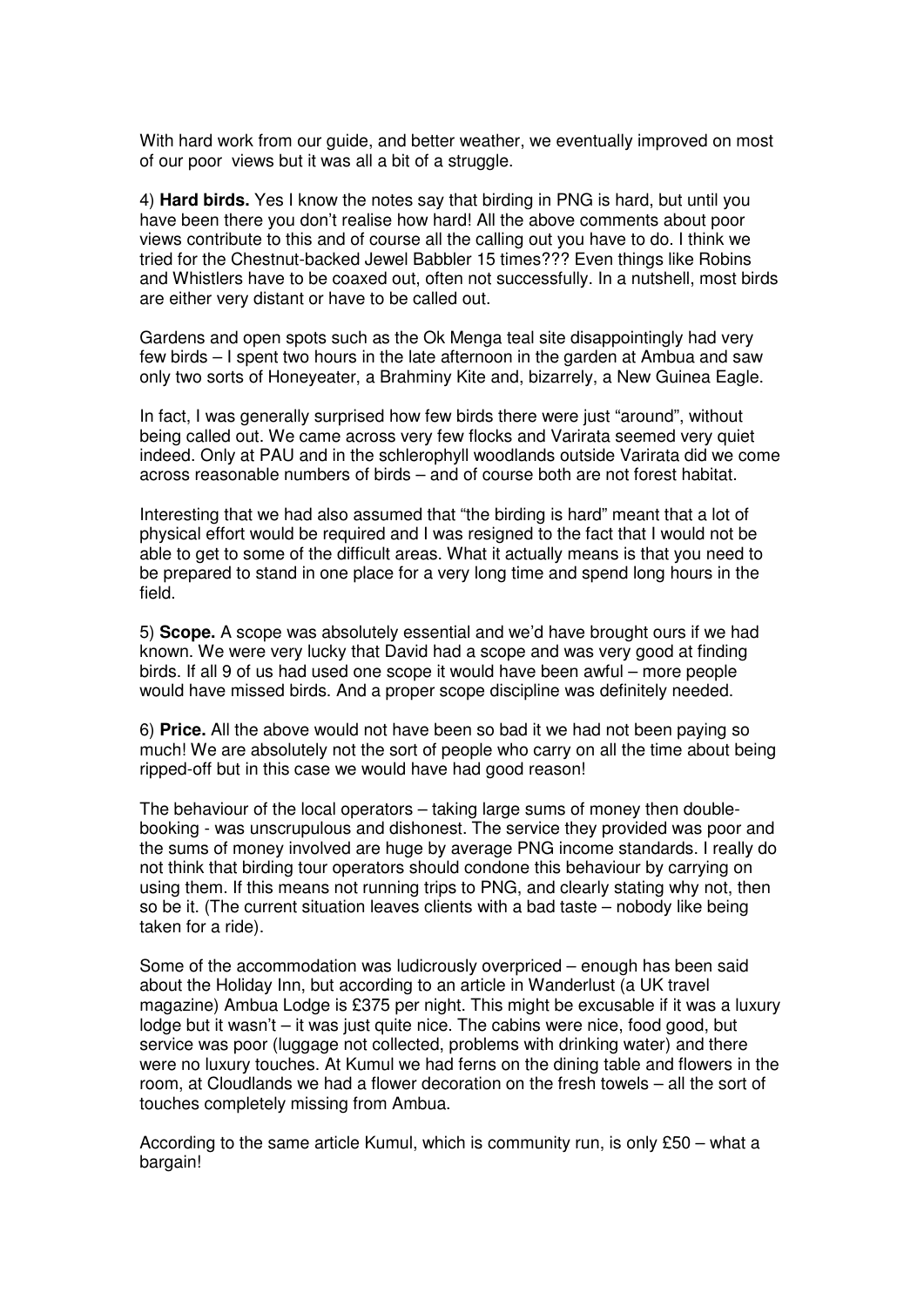7) **The road trip.** The road transfer from Mt Hagen to Tari was, for us, a really interesting part of the trip, giving us a chance to see the countryside, farming and scenery, and I would definitely recommend keeping it in. I could not have stood the stress of two more flights (or non-flights). However, comfort stops do need to be made, every two hours would be good, both for bladder reasons and to help people who get very stiff sitting for long periods. The clientele of these trips tend to be aging after all!

8) **Kwatu.** I would seriously recommend 2 nights at Kwatu. With only one night at Kwatu you actually need all the time there is available on the two days to find all the birds. This leaves you very much at risk from variables such as cancelled flights to Kiunga and bad weather which would impinge on that birding time. As indeed occurred with our engine breakdown and "problem getting fuel", which meant we were struggling to get all the birds in the short time we had left.

Would there be any reason why you could not take extra food? – either explicitly or under cover – even some packets of biscuits would have helped. There were plenty of supermarkets in Kiunga. And if the showers aren't working (no rain?) then surely they ought to be able to supply a bowl of water?

Note that on the return trip on the boat we were in the boat for 5 hours – some kind of comfort stop should really have been built into this journey.

9) **Hours in the field.** I did not realise it at the time but getting up at 4:30 or 5, out in the field by 6, birding all day, back at 6, dinner at 7, bed at 8:30 every day, did actually take its toll on all of us, including the guide. Because there was no really hot period in the middle of the day we were not forced to stop birding, and while there were still species to see the temptation was to just carry on. We did get a few breaks of an hour here and there which were very welcome.

10) **Just birding.** Because of the lack of mammals and our failure to access any cultural facilities, the trip was rather one-dimensional. We are not "tunnel vision" birders so I think we missed this broader aspect. We all really enjoyed our visit to the village to see the Sooty Owl, and not just because there were some pretty good birds there, but because of the chance to see the agriculture and interact with the locals.

11) **Other things.** There were a number of other problems on this trip which just fall into the "expect the unexpected" category – nothing can really be done about them. Such as:

Very long hot wait for visas on entry which are into our time at PAU. The much anticipated highlight – the Fly/Elevala river trip - was blighted by problems Cancelled flight to Mt Hagen (I wonder if early morning flights have a better chance of not being cancelled? Trouble is, it conflicts with good birding time) No water at the hotel loo stop (might sound trivial but it wasn't at the time!) Elections causing tension and problems everywhere No chance to see any headdresses etc at Tari Remembrance Day meaning g museums closed in Port Moresby

In retrospect, and speaking to other people at Tari airport, we were lucky to get into Tari to catch our plane out so perhaps we should be grateful for small mercies! And really I think we were probably quite lucky with the weather.

12) **Trails.** Note that I have not mentioned any problems with the trails at Tari – that is because they were exactly like I expected them to be (Although some other clients